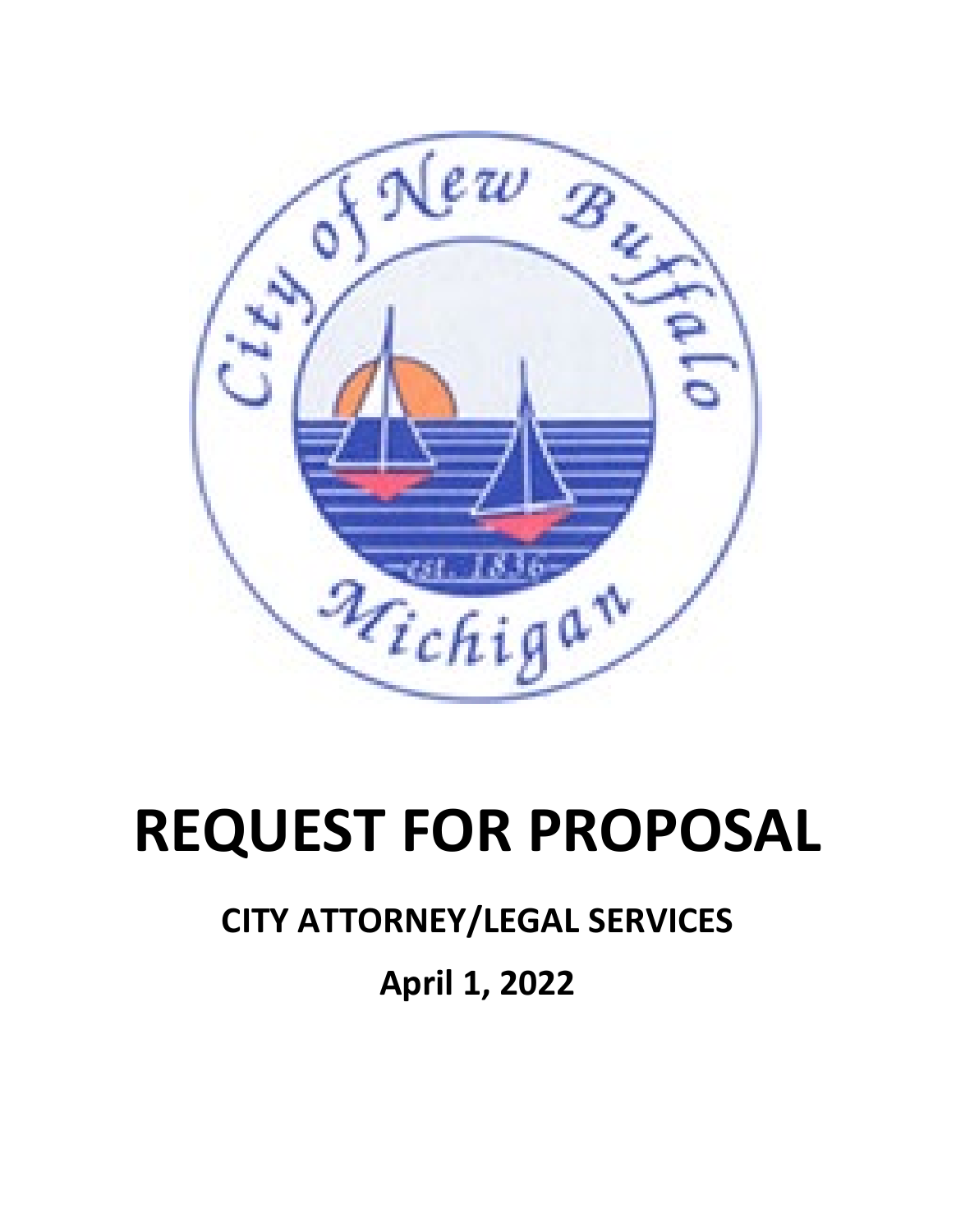# **City of New Buffalo**

### **REQUEST FOR PROPOSAL CITY ATTORNEY/LEGAL SERVICES**

**Contact:** Amy Fidler, City Clerk Phone: (269) 469-1500 Fax: (269) 469-7917 Email: afidler@Cityofnewbuffalo.org Website: www.Cityofnewbuffalo.org

#### **Introduction**

The City of New Buffalo is seeking qualified attorneys or firms to serve as City Attorney for full service legal representation covering the entire scope of the City's municipal affairs. The contract is for a negotiable term of up to three (3) years. This request for proposal is for four (4) separate pricing options, which include general counsel monthly retainer, general counsel billable hourly, prosecution services monthly retainer and prosecution services billable hourly rate. The award of the Request for Proposal ("RFP") may be awarded in part to separate firms for general counsel and prosecution services.

#### **Pre-Proposal Information and Questions**

Each proposal that is received by the deadline will be evaluated on its merit and completeness of all requested information. In preparing proposals, respondents are advised to rely only upon the contents of this RFP and accompanying documents and any written clarifications or addenda issued by the City of New Buffalo ("the City"). If a respondent finds a discrepancy error, or omission in the RFP package, or required any written addendum thereto, the respondent is requested to notify in writing the contact noted on the first page of the RFP, no later than seven (7) days prior to the deadline, so that written clarification may be sent to all prospective respondents. **THE CITY IS NOT RESPONSIBLE FOR ANY ORAL INSTRUCTIONS.** No contact regarding this document with other city employees is permitted. All answers will be issued in the form of an addendum.

#### **RFP Modifications/Addenda**

Clarifications, modifications, or amendments may be made to this solicitation at the discretion of the City. Any and all addenda issued by the City will be posted on the City's website at [www.Cityofnewbuffalo.org.](http://www.cityofnewbuffalo.org/) All interested parties are instructed to view the listed website regularly for any issued addenda. Copies of any issued addenda may also be obtained by visiting the City Clerk, City of New Buffalo, 224 West Buffalo, New Buffalo, MI 49117 8:00 AM to 4:00 PM, Monday through Friday, except legal holidays. It is the responsibility of the respondent to obtain the available addenda and acknowledge any issued addenda on the proposal form for this solicitation, and further submit the form as part of the required submittal documents for this solicitation. If any changes are made to this solicitation document by any party other than the City, the original document in the City's files takes precedence.

#### **Proposal Submission**

Submissions should be contained in a sealed package or envelope and received by the City Clerk no later than **Monday, May 2, 2022 at 3:00 PM.** The envelope or package should be clearly marked on the outside "City Attorney Proposal'', deadline and respondent's name, address, phone, fax and contact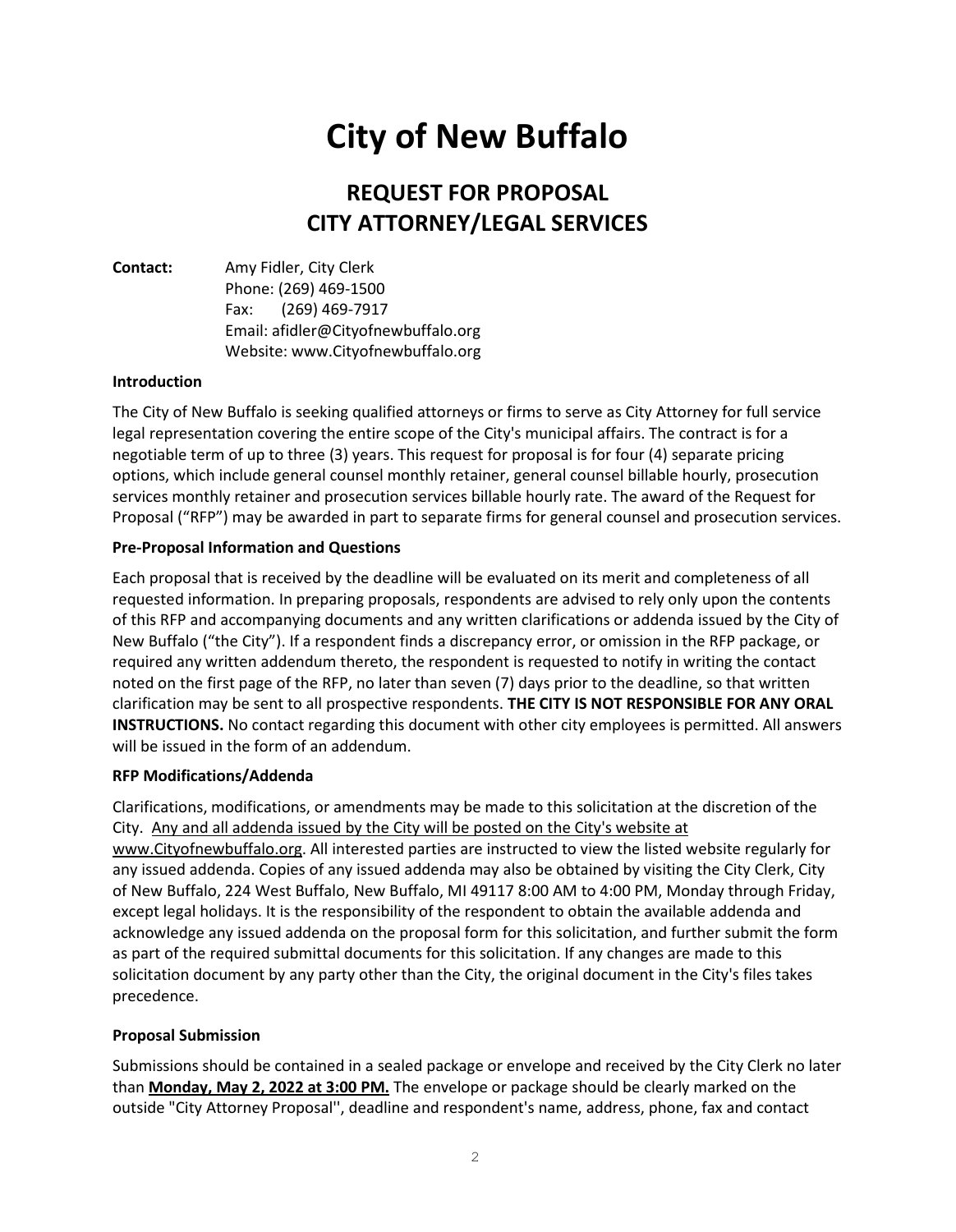name. It is each respondent's responsibility to ensure that its proposal is received by the City Clerk by the deadline. This responsibility rests entirely with the respondent, regardless of delays resulting from postal handling or for any other reason. Proposals will be accepted at any time during the normal course of business only, said hours being 8:00 AM to 4:00 PM local time, Monday through Friday, except legal holidays. Proposals will be publicly opened by the City Manager and City Clerk on **Friday, May 6, 2022 at 10:00 AM**. Proposals will be evaluated by the City Council and presented for approval, tentatively, at the regular City Council meeting on **June 20, 2022**. Responses received after the deadline will not be accepted.

Documents may be mailed or hand-delivered to:

#### **Amy Fidler, City Clerk Office of the City Clerk 224 West Buffalo Street New Buffalo, MI 49117**

The opening and reading of a proposal does not constitute the City's acceptance of the respondent as a responsive and responsible respondent.

#### **Duplicate Proposals**

No more than one (1) proposal from any respondent, including its subsidiaries, affiliated companies and franchises will be considered by the City. In the event multiple proposals are submitted in violation of this provision, the City will have the right to determine which proposal will be considered, or at its sole option, reject all such multiple proposals.

#### **Withdrawal**

Proposals may only be withdrawn by written notice prior to the date and time set for the opening of proposals. No proposal may be withdrawn after the deadline for submission.

#### **Rejection**

The City Council reserves the right to reject any or all proposals, or to accept or reject any proposal in part, and to waive any informality or irregularity in proposals received if it is determined by the City Council that the best interest of the City will be served by doing so. If all proposals are rejected by the City, notice will be posted on the City's website as noted on the cover page of this document. No proposal will be considered for any person, firm or corporation that is in arrears or in default to the City on any contract, debt, or other obligation, or if the respondent is debarred by the City from consideration for a contract award, or if respondent has committed a violation of the City's Charter and/or Code of Ordinances which resulted in a termination of a contract or other material sanctions within the five (5) years immediately preceding the date of issuance of this document.

#### **Procurement Policy**

Procurement for the City will be handled in a manner providing fair opportunity to all businesses. This will be accomplished without abrogation or sacrifice of quality and as determined to be in the best interest of the City.

#### **Proposal Signatures**

Proposals must be signed by an authorized official of the respondent. Each signature represents binding commitment upon the respondent to provide the goods and/or services offered to the City if the respondent is determined to be the most responsive and responsible respondent.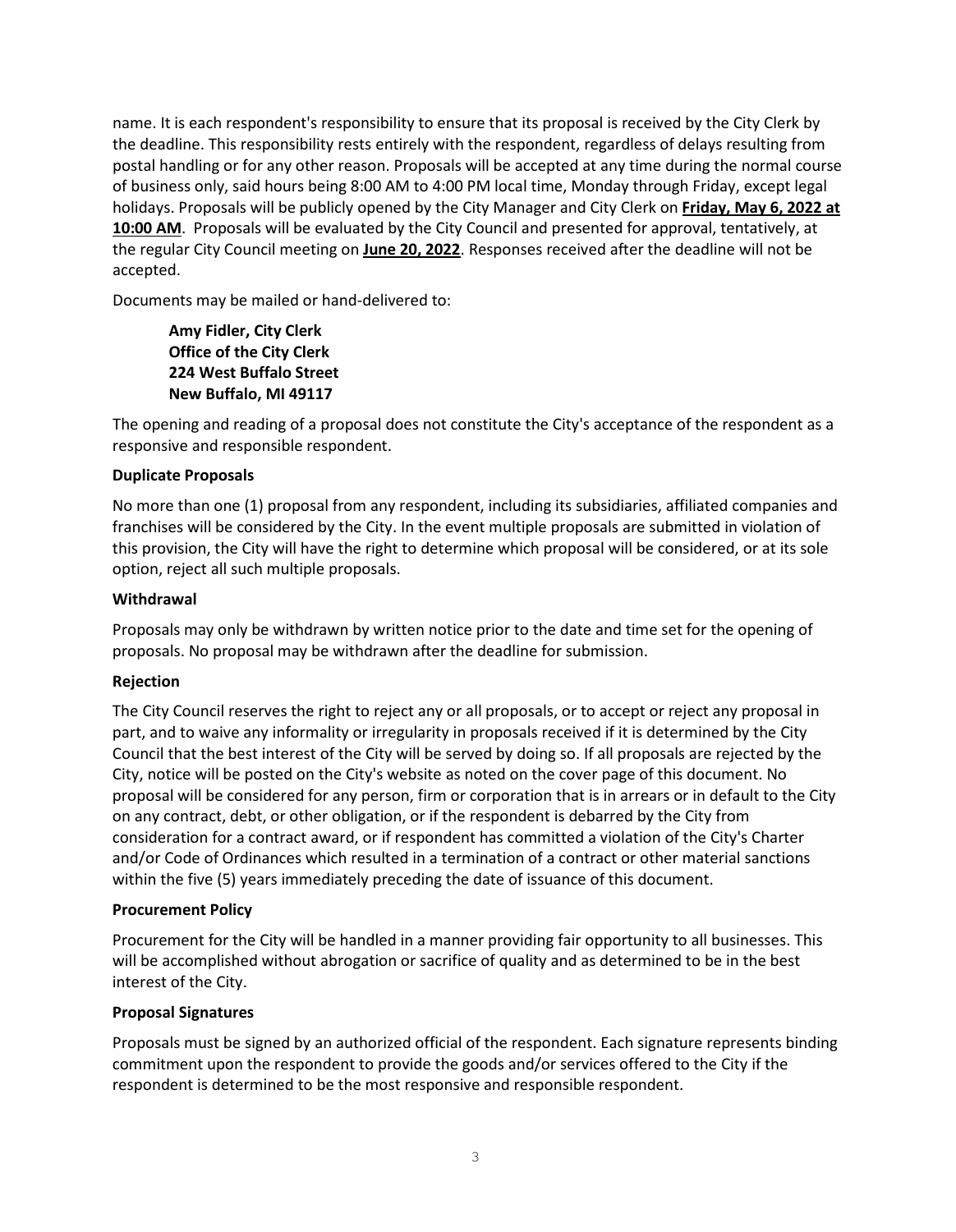#### **Contract Award**

The respondent to who the award is made will be notified at the earliest possible date. Tentative acceptance of the proposal, intent to recommend award of a contract and the actual award of the contract will be provided by written notice sent to the respondent at the address designated in the proposal. All proposals must be firm for at least one hundred twenty (120) days from the due date of the proposal. After a final award of the agreement by the City, the contractor must execute and perform said agreement. The date on which the agreement is signed by the City marks the beginning of the Agreement.

#### **FOIA Requirements**

Proposals are subject to public disclosure after the deadline for submission in accordance with state law.

#### **Scope of Work**

In accordance with the City of New Buffalo Charter, the City Attorney shall perform the following duties:

- 1. Act as legal advisor to and be the legal counsel for City Council and officers or department heads of the City in matters related to official city business.
- 2. Prepare and file written legal opinions with the City Clerk when requested.
- 3. Prosecute all charter and ordinance violations as allowed by charter, ordinance and state statutes, and represent the City in cases before the county, state and federal courts and other tribunals, as City Council may request. These matters include code violation enforcement actions, traffic infractions and all civil suits filed by or against the City.
- 4. Prepare or review all ordinances, regulations, contracts, bonds and other written instruments as may be required by the City Charter or City Council and provide a legal opinion thereof.
- 5. Call to the attention of City Council all matters of law, and changes or developments therein, affecting the City.
- 6. Perform such other duties as may be prescribed by City Charter or by City Council.
- 7. As may be recommended by the City Attorney or as requested by City Council, retain special legal counsel to handle any matter in which the City has an interest or to assist and counsel with the City Attorney.
- 8. Attend meetings of City Council, commission or boards when requested.

Monthly retainer proposals shall include all items listed on the Price Sheet which are considered "General Matters". If in the course of business conducted by the City matters outside the scope of work listed above required legal advisement or actions, the billable hourly rate will be applied. Approval from City Council to proceed at the hourly rate must be obtained.

#### **Estimated Workload and Support Services**

- 1. The City does not guarantee a set workload or billable hours. However, to aid in the development of a proposal, it is reasonable to expect an average of forty (40) monthly billable hours.
- 2. The City Attorney shall provide all the administrative services and support necessary to manage the workload in order to complete all assignments. This includes office facilities, support staff, supplies and equipment.
- 3. For work product and services outside of the retainer services, the City Attorney shall provide time records and detailed costs for supplies and other service items that are billed to the City.
- 4. Payment for non-retainer services rendered shall be on a monthly basis according to the itemized monthly statements provided by the City Attorney.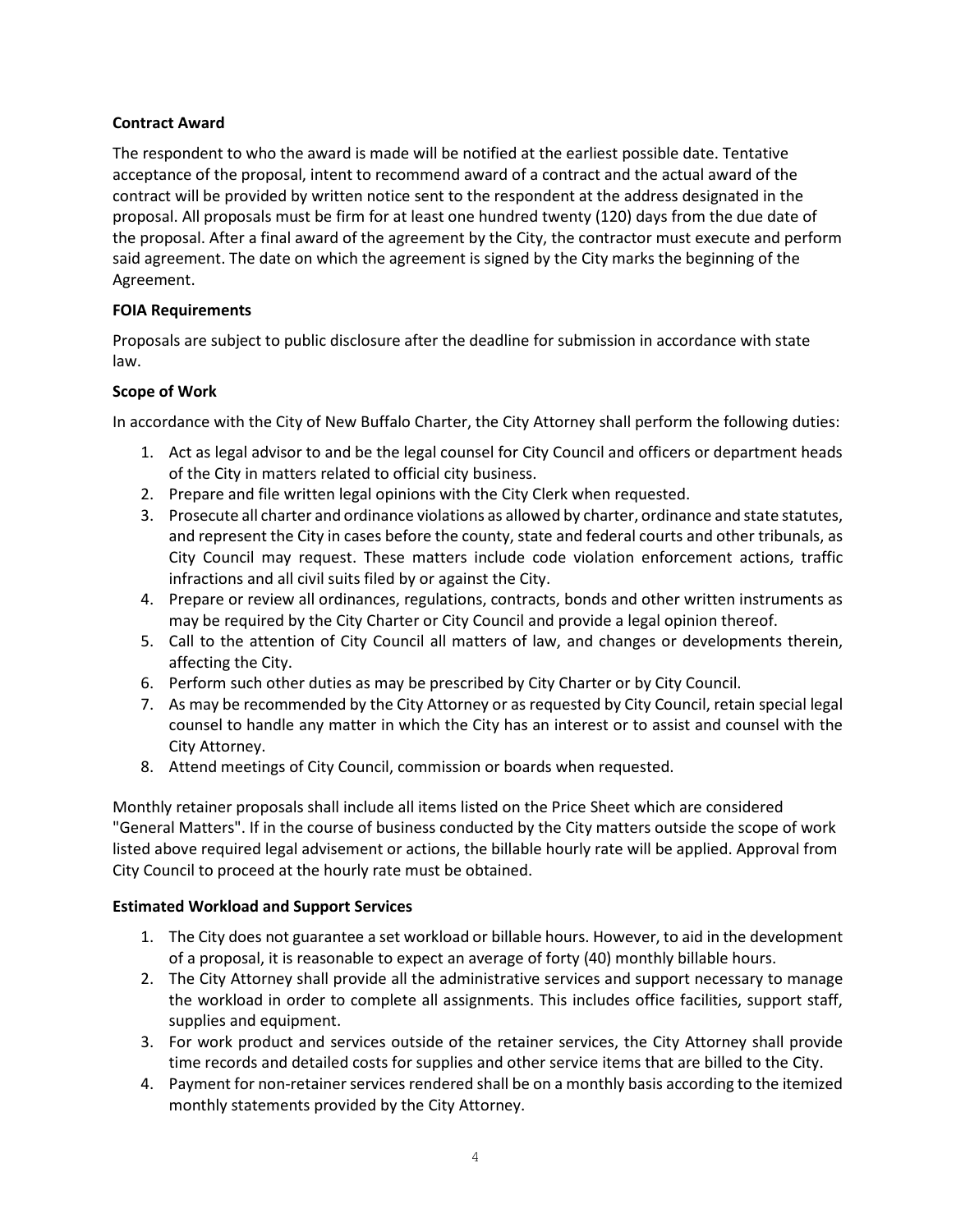#### **Specifications**

- 1. The City Attorney shall attend regular and special City Council meetings, when requested. Currently, regular City Council meetings are scheduled the third Monday of every month at 6:30 PM. If the time set for the holding of a regular meeting of the Council shall be a holiday, the regular meeting shall be held at the same hour and place on the next business day which is not a holiday.
- 2. The City Attorney must be available via telephone, mobile phone and e-mail.
- 3. Accessibility to the City Attorney is an important aspect of the service. Accessibility and responsiveness for the City Attorney is of greatest importance, although these elements will also be considered in relation to assistant attorney(s) as well. Accessibility includes the ability to be generally available to attend meetings in person on short notice and to be reached promptly by telephone.
- 4. Service response is also of high importance. When the City Manager or City Council requests draft ordinances or opinions, the City Attorney should provide an estimated time of completion and keep the requesting party apprised of any delays or special considerations.
- 5. The City does not offer space for offices in a city location and does not require the City Attorney to maintain an office within the City of New Buffalo.
- 6. The City Attorney must prioritize the attorney's workload so that city matters are given the highest priority and, therefore, are completed in a timely manner.

#### **Statement of Qualifications**

Respondents, specifically the business that will be contractually bound under the contract with the City of New Buffalo, will be deemed non-responsive and rejected without any further evaluation if they do not meet the following qualifications:

- 1. No conflicts of interest between the City and those of the respondent's existing clients, under Michigan Rules of Professional Responsibility, as determined by the City.
- 2. Significant experience, competence and reputation of the firm providing full-service representation in the area of municipal law and litigation.
- 3. Experience, competence and reputation of the specific lawyers assigned to the proposed contract for providing full-service representation in the area of construction law and litigation.
- 4. Satisfactory client references.
- 5. Availability to service the needs of the City in a convenient and timely manner.

#### **Proposal**

- 1. **Letter of Transmittal** limited to two (2) pages to include:
	- a. A brief statement of the respondent's understanding of the scope of work;
	- b. A statement that the entire response and the prices contained therein shall be binding upon the respondent in all respects for a period of one hundred twenty (120) days from submission;
	- c. Identification of a single-point-of-contact to respond to any questions regarding the proposal;
	- d. A statement indicating whether respondent intends to subcontract any portion(s) of the work and to whom, if known at time of submittal.
- 2. **Executive Summary** Each respondent shall submit a brief overview of the firm and the proposed attorney(s) to be assigned to the proposed contract. The summary shall be limited to five (5) pages in length and shall consist of no more than one (1) for the firm and four (4) pages for the attorney(s) to be assigned.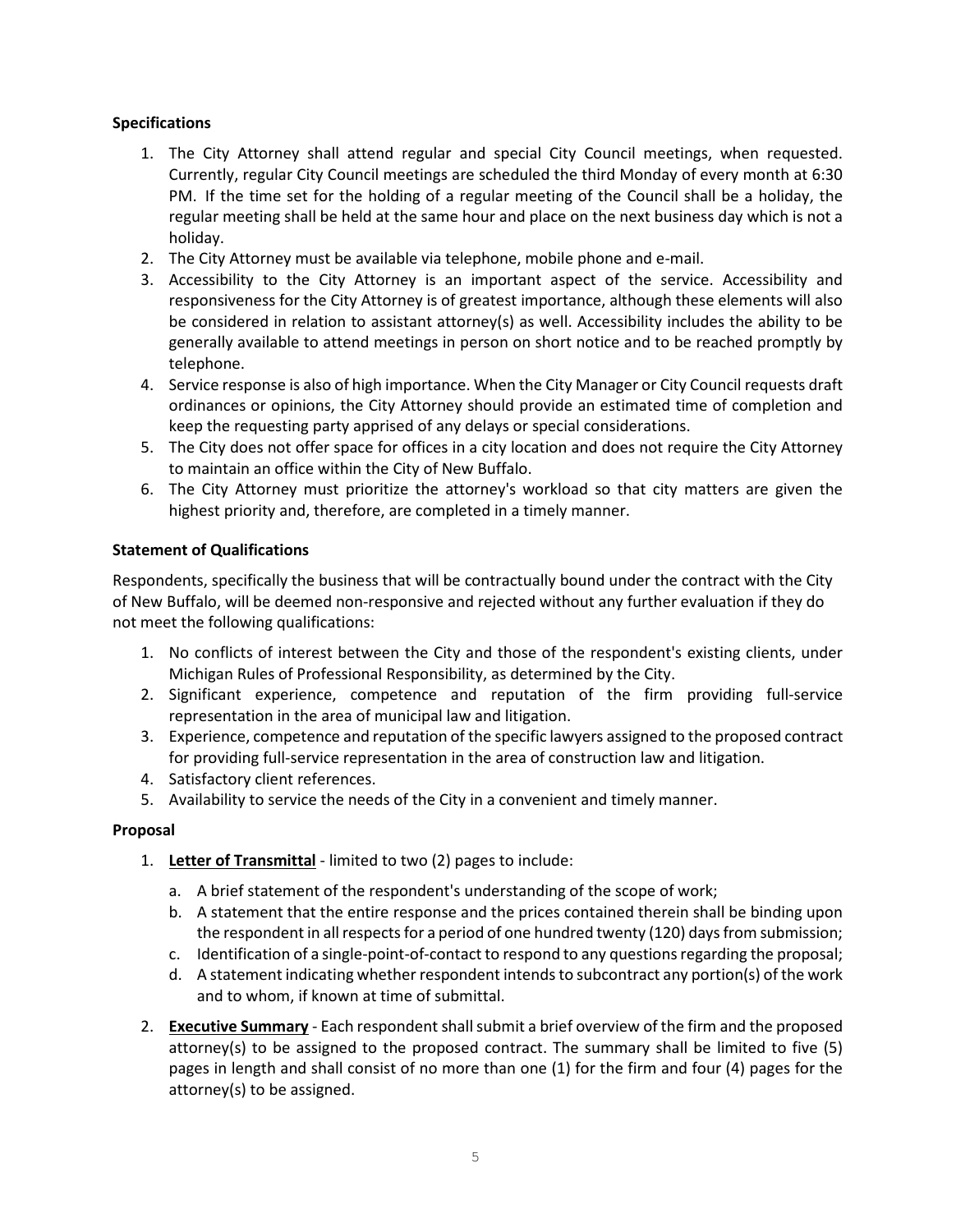- 3. **Respondent History** Respondents shall present information to demonstrate financial stability and performance, operational history, and firm biography. Please refrain from using marketing materials.
- 4. **Respondent Identifying Information** Name and location of major offices and other facilities (other than the one identified on Proposal Form) that relate to respondent's performance under the terms of this RFP:
	- a. Name, business address, business and fax telephone numbers, and e-mail address of the proposed principal contact person.
	- b. Information on firm's experience, competence and reputation in providing legal services in the area of municipal law and litigation.
- 5. **Respondent Qualifications** This section must contain all pertinent information relating to the respondent's organization and experience that would substantiate its qualification and capabilities to perform the legal services requested including:
	- a. Statement relating to existing clients and whether current representation presents a conflict of interest with potential representation of the City. Provide sufficient, non-confidential details for independent verification by the City. The City shall be the sole decision-maker about whether a conflict exists between its interests and those of a firm's other clients.
	- b. A narrative description documenting the firm's and attorney(s) experience with municipal and government entities in this area of law.
	- c. A summary of major cases handled during the last five (5) years by the attorney(s) to be assigned to this contract demonstrating the ability to represent and provide advice to the City in litigation involving municipal law (state case name, case number, court or administrative agency and citation, if any published decision is involved). Indicate the key issues of the case and the degree of success achieved. Indicate which cases were handled by person(s) designated as lead attorney for city matters.
	- d. Provide a summary of other relevant experience and training that demonstrates the ability of the key personnel to be assigned to represent the City in litigation or to provide advice on routine municipal matters. This may be non-litigation legal experience, significant litigation experience involving appellate courts practice, representation of other governmental entities, academic experience, publications and professional activities.
- 6. **Client References** each respondent must provide no less than five (5) client references for similar services preformed within the last three (3) years. Please include at least two (2) municipal or governmental entity clients. The list of clients must include the following:
	- a. Name and address of client.
	- b. Name and phone number of client contact.
	- c. Contract state date and duration
	- d. Type and size of contract
	- e. Role in representation
	- f. Number of staff by position participating in representation
	- g. Outcome of representation, if completed and available for disclosure. These references may be contacted and used in conjunction with the evaluation of proposals.
- 7. **Organizational and Staffing Plan** Respondents shall submit information relating to their team, including attorney(s), paralegals, administrative and technical staff. Comparable resources must be guaranteed throughout the course of the representation.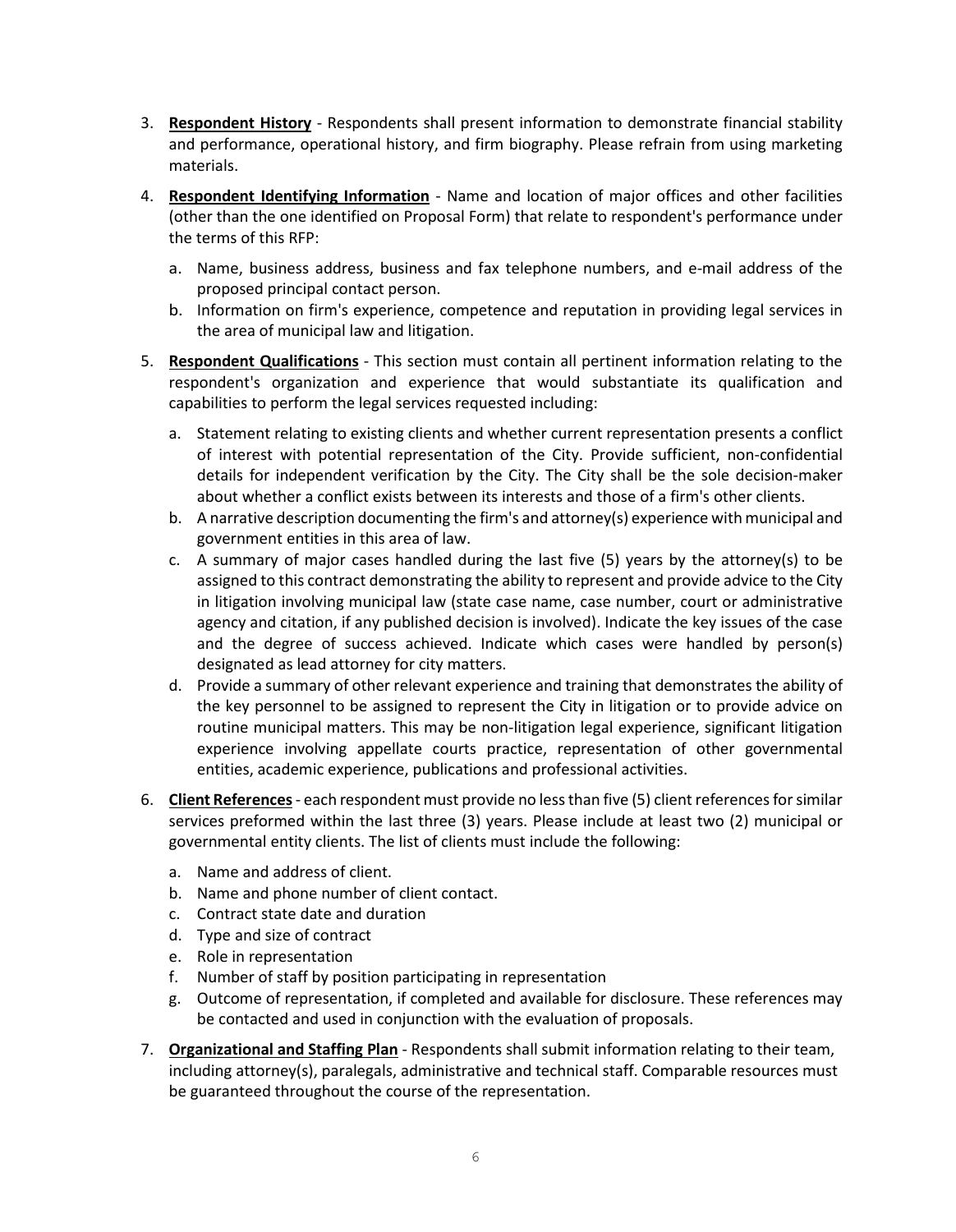- a. The respondent will provide resumes and qualifications of all proposed attorneys, staff and contractors, their role(s) on the contract, the expected percentage of time they will participate in the contract, and specific experience with related projects.
- b. All attorneys must be licensed to practice law in Michigan and their licenses must be in good standing with the Michigan State Bar.
- c. The principal attorney serving as City Attorney must have practiced law within the State of Michigan for at least five (5) years.
- d. All staff assigned to the contract must be reasonably acceptable to the City. All replacements of key personnel must be of equal or superior experience as the person replaced. Any staff substitutions must include a resume and be approved in writing in advance of work on the project by the City Council.
- 8. **Project Manager** Respondents shall specifically identify the individual who will be responsible for management of this representation and who shall serve as City Attorney for the City. The individual identified shall not be reassigned unless consented to by the City Council. Provide a detailed resume for this person. Include the number of years of experience on this attorney in providing municipal legal services to be delivered to the City. The following information must also be provided for this individual:
	- a. Length of service with firm
	- b. Education, experience and responsibilities
	- c. Other relevant qualifications
- 9. **Compensation** Respondents must provide the monthly retainer fees and hourly rate proposed to perform the services identified in this RFP. The retainers and hourly rates should fully account for overhead and other expenses. Complete attached price sheet.

#### **Proposal Content**

The respondent must include the following items, or the proposal may be deemed non-responsive and rejected without any further consideration:

- 1. All general forms contained in this RFP, fully completed:
	- a. All items requested in the "Proposal" section listed above,
	- b. Proposal Form (pages 10-11),
	- c. Price Sheet (page 12), and
	- d. Business Information Questionnaire (pages 13-14)
- 2. Evidence showing that the respondent meets each of the qualifications listed in the Statement of Qualifications of this RFP.

#### **Exceptions**

Respondent shall clearly identify any proposed deviation from the language in the RFP. Each exception must be clearly defined and referenced to the proper paragraph in this RFP. The exception shall include, at a minimum, the respondent's proposed substitute language and opinion as to why the suggested substitution will provide equivalent or better service and performance. The City will expect and require complete conformance with this specification and the successful respondent will be required to perform accordingly. Proposals not meeting all requirements may be rejected. Proposals taking exception to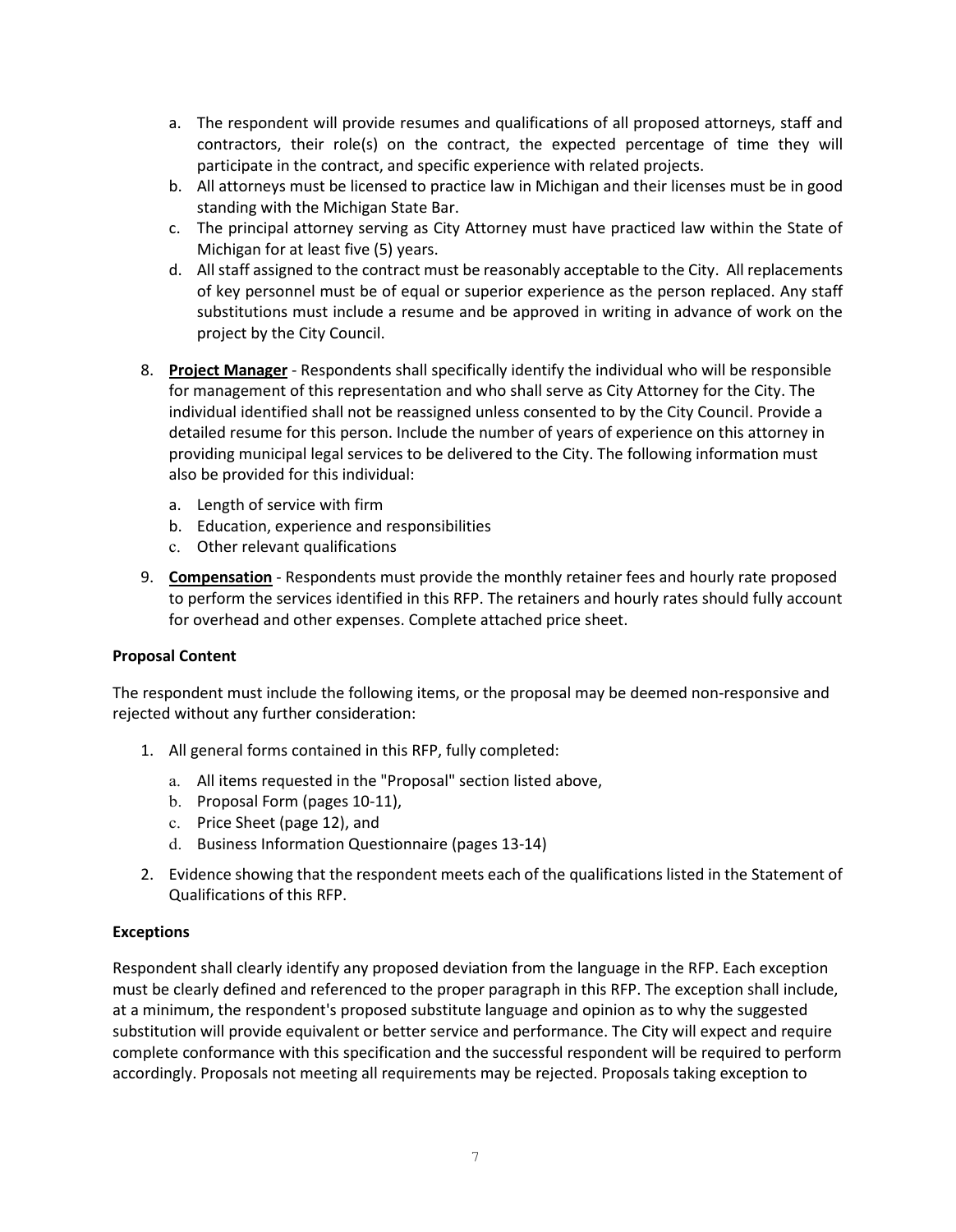material terms/conditions in the RFP will not be considered. The City reserves the right to accept, or to allow respondent to withdraw, any or all exceptions.

#### **Shortlisting**

The City may shortlist the respondents based upon responses to the above items. If necessary, the City will conduct interviews/demonstrations. The City will notify each respondent on the shortlist if such presentation is required. These presentations will provide an opportunity for the respondents to respond to questions posed by the City Council and to clarify their proposals through exhibition and discussion. The City will not reimburse presentation costs of any respondent.

#### **Evaluation and Selection**

- 1. **Evaluation Process** The City reserves the right to award the contract to that respondent that best meets the needs and interest of the City. The following steps are anticipated:
	- Step 1. Receipt and review of minimum qualifications
	- Step 2. City scoring of written proposals
	- Step 3. Initial references and information checks
	- Step 4. City Manager interviews
	- Step 5. City Council interviews of finalists
	- Step 6. City Council Confirmation Process
- 2. **Scoring and Evaluation of the Written Proposal** Written proposals will be scored by the City as follows:

| 40 points | Experience of proposed City Attorney, particularly municipal law experience |
|-----------|-----------------------------------------------------------------------------|
| 20 points | Depth and stability of firm or practice                                     |
| 20 points | Knowledge of special municipal issues                                       |
| 20 points | Overall cost                                                                |
| 20 points | Accessibility and responsiveness of attorney and support staff              |
| 10 points | Overall presentation                                                        |

Those respondents that receive the highest scores and also achieve successful reference and information checks may be invited to interview.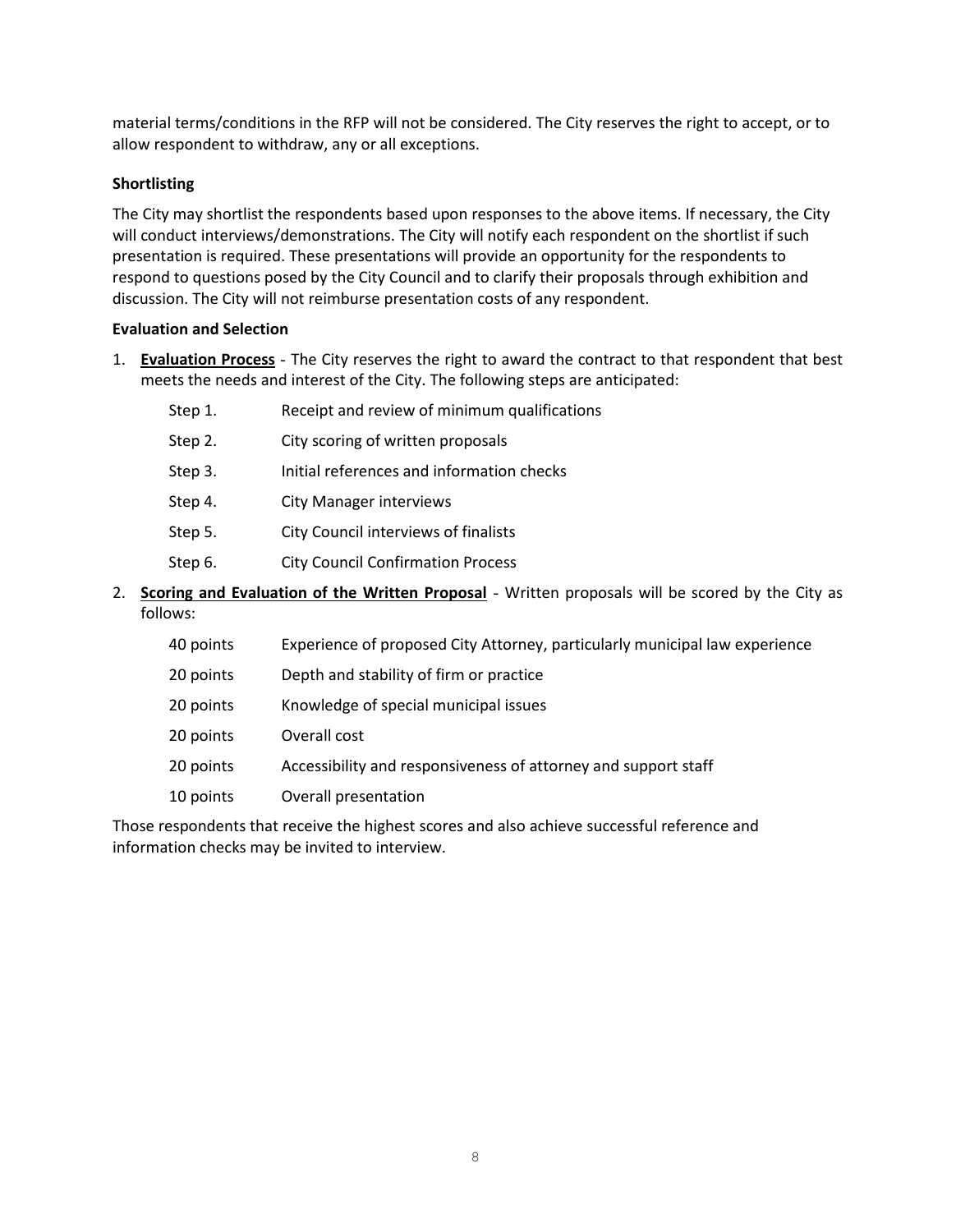#### **SPECIFIC CONTRACT TERMS AND CONDITIONS**

#### 1. **Contract Terms**

The contract term is negotiable up to a maximum of three (3) years, effective upon the first of the month following the notice of award unless otherwise indicated in the award letter. It is anticipated this contract will commence on **July 1, 2022**.

#### 2. **Payment**

The Contractor may bill monthly for the work completed. Payment is Net 30.

#### 3. **Insurance Submission Requirements**

The successful respondent must submit proof to the City Clerk that they meet all City of New Buffalo insurance requirements prior to receiving an executed contract. Proof of insurance as stated below will be required no later than five (5) business days after request. A "Notice of Award" letter will serve as the request and will be faxed or e-mailed to the successful respondent. To expedite the process, a copy of your current coverage may be submitted with your bid.

#### 4. **Standard Insurance Requirements**

The successful respondent must have General Liability insurance of at least \$1,000,000 per occurrence; \$1,000,000 aggregate, and Worker's Compensation Liability of at least \$500,000 per accident.

#### 5. **Non-Compliance**

Failure to deliver in accordance with specifications will be cause for the City to cancel the contract or any part thereof.

#### 6. **Key Personnel and Subcontractors**

It is essential that the respondent provides adequate experienced personnel and subcontractors, capable of and devoted to the successful accomplishment of work to be performed under this contract. The Contractor must agree to assign specific individuals to the key positions.

- a. The respondent agrees that, once assigned to work under this contract, key personnel and subcontractors shall not be removed or replaced without written notice to the City Council.
- b. If key personnel and subcontractors are not available for work under this contract for a continuous period exceeding thirty (30) calendar days or are expected to devote substantially less effort to the work than initially anticipated, the respondent shall immediately notify the City Council, and shall, subject to the concurrence of the City Council, replace such personnel with personnel of substantially equal ability and qualifications.
- c. The use of any subcontractor is subject to pre-approval by the City of New Buffalo.

#### 7. **Contract Negotiations**

The City of New Buffalo reserves the right to negotiate all elements which comprise the apparent successful proposal to ensure that the best possible consideration is afforded to all concerned. City representatives and the selected finalist will review in detail, all aspects of the requirements and the proposal. During the review of the most favorable, apparent successful proposal, the proposer may offer and the City may accept revisions to the proposal.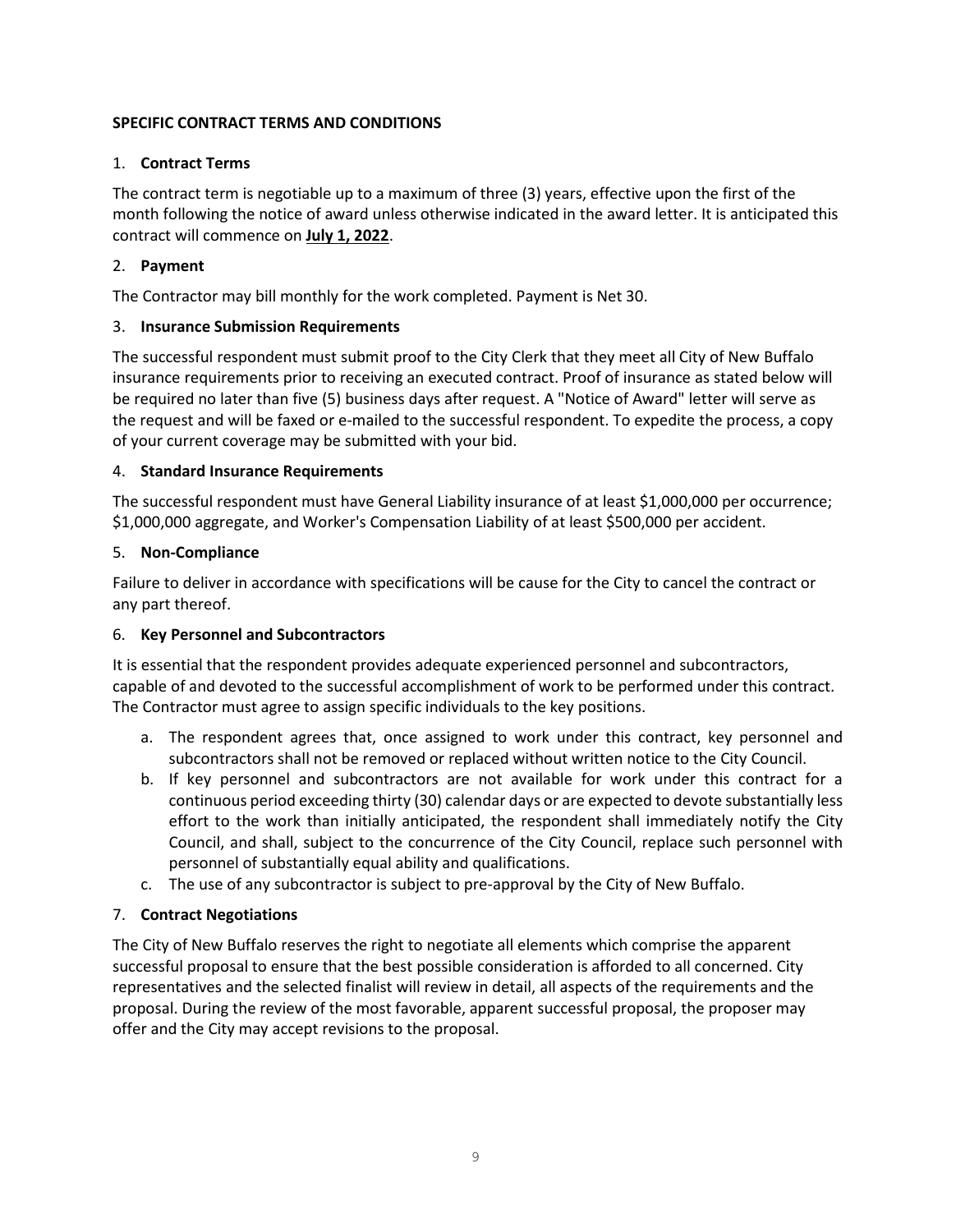### **PROPOSAL FORM**

**Failure to complete this form will result in your Proposal being deemed non-responsive and rejected without further evaluation.**

#### **TO: CITY OF NEW BUFFALO**

The undersigned hereby offers and agrees to furnish the services in compliance with all terms, scope of work, conditions, specifications and addenda in the RFP.

#### **ADDENDA:**

The undersigned has read and understands the RFP with all exhibits thereto, together with any written addenda issued in connection with any of the above. The undersigned hereby acknowledges receipt of the addenda:

#### (Write "None" if none.)

In addition, the undersigned has fully and accurately completed all required forms.

#### **OBLIGATION:**

The undersigned, by submission of this proposal, hereby agrees to be obligated, if selected as the contractor, to provide the stated services to the City, for the term stated herein, and to enter into an agreement with the City, in accordance with the conditions, scope and terms, as well as the Specific Contract Terms and Conditions, together with any written addenda as specified above.

#### **COMPLIANCE:**

The undersigned hereby accepts all administrative requirements of the RFP and will be following these requirements. By submitting this Proposal Form, the respondent represents that: 1) the respondent is following any applicable provisions of the City's Charter and Code of Ordinances; and 2) if awarded a contract to provide the Services required in the RFP, the respondent will comply with the City's Charter and Code of Ordinances.

#### **NONCOLLUSION:**

The undersigned, by submission of this proposal, hereby declares that this proposal is made without collusion with any other person or entity.

#### **SUBMITTAL REQUIREMENTS:**

The undersigned certifies it has a complete response to each of the submittal requirements listed in the Proposal and Proposal Content section of this RFP.

#### **No proposal shall be accepted which has not been manually signed in ink in the appropriate space below:**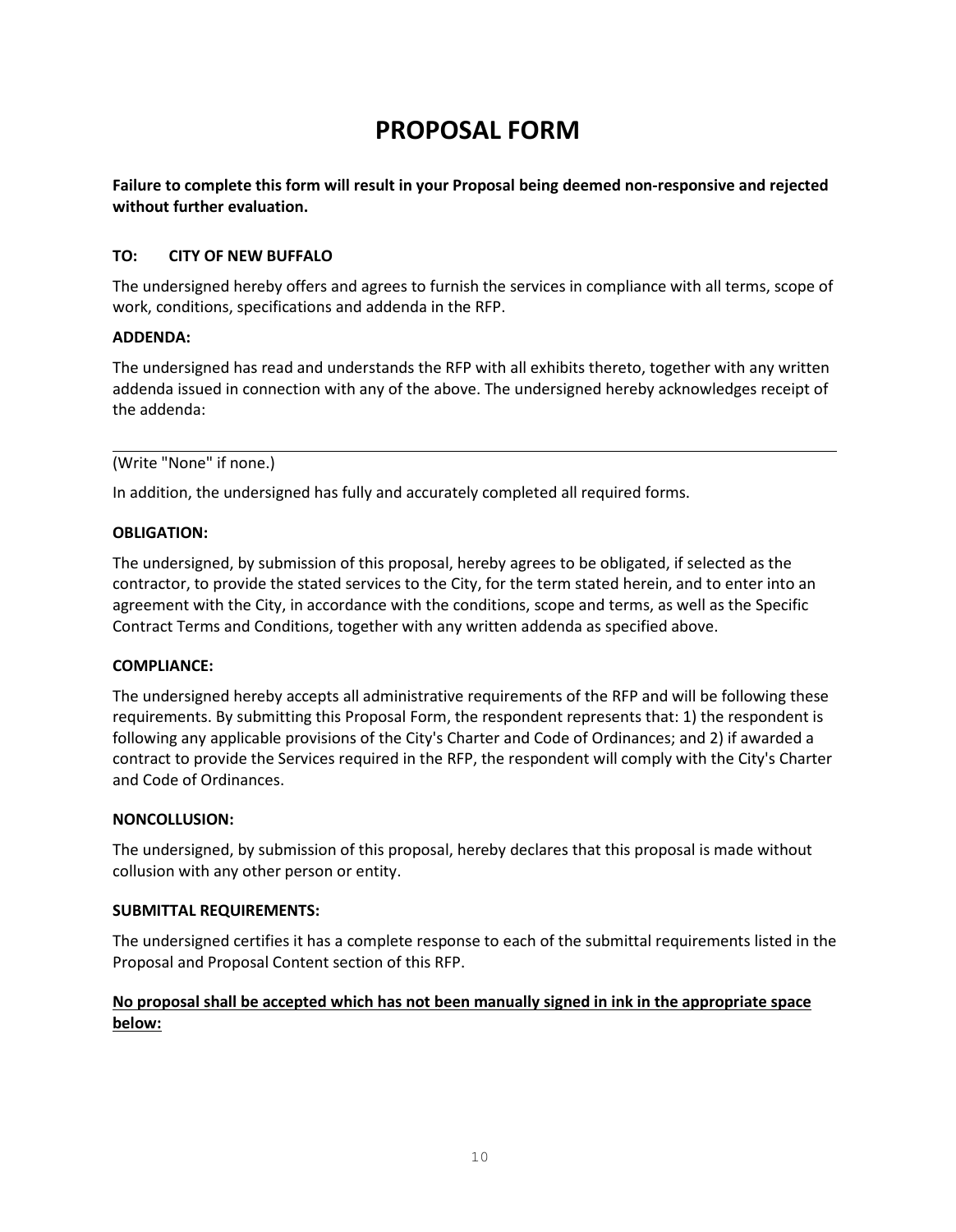I certify, under penalty of perjury, that I have the legal authorization to bind the firm hereunder:

|                     |                                        |     | For clarification of this offer, contact: |  |  |
|---------------------|----------------------------------------|-----|-------------------------------------------|--|--|
| <b>Company Name</b> |                                        |     |                                           |  |  |
|                     |                                        |     |                                           |  |  |
| Address             |                                        |     |                                           |  |  |
|                     |                                        |     |                                           |  |  |
| City                | State                                  | Zip |                                           |  |  |
|                     |                                        |     |                                           |  |  |
|                     | Signature of Person Authorized to Sign |     |                                           |  |  |
|                     |                                        |     |                                           |  |  |
| <b>Printed Name</b> |                                        |     |                                           |  |  |
|                     |                                        |     |                                           |  |  |
| <b>Title</b>        |                                        |     |                                           |  |  |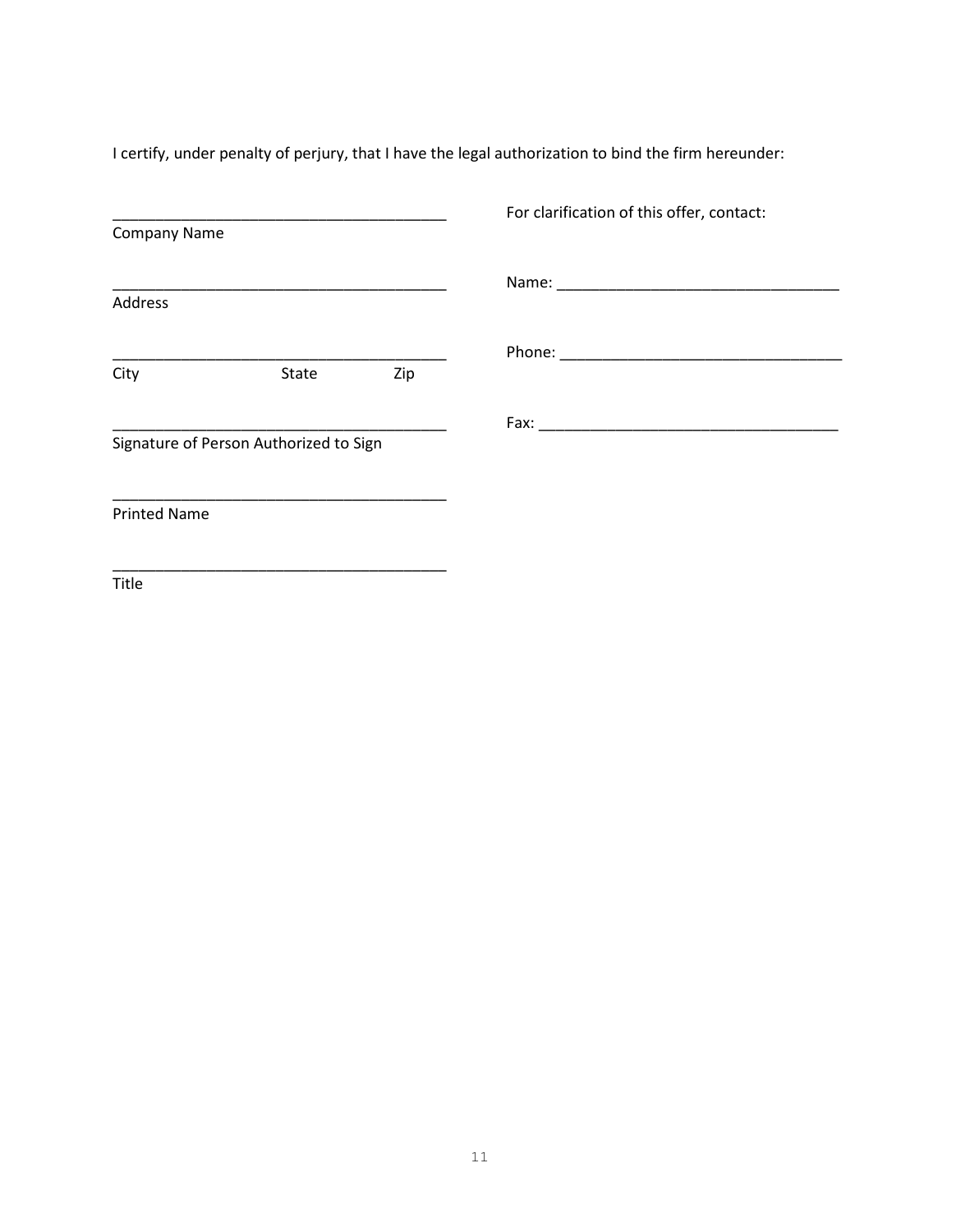Billable Hourly Services - **General Counsel:** \$\_\_\_\_\_hourly

Billable Hourly Services - **Prosecution Services:** \$\_\_\_\_hourly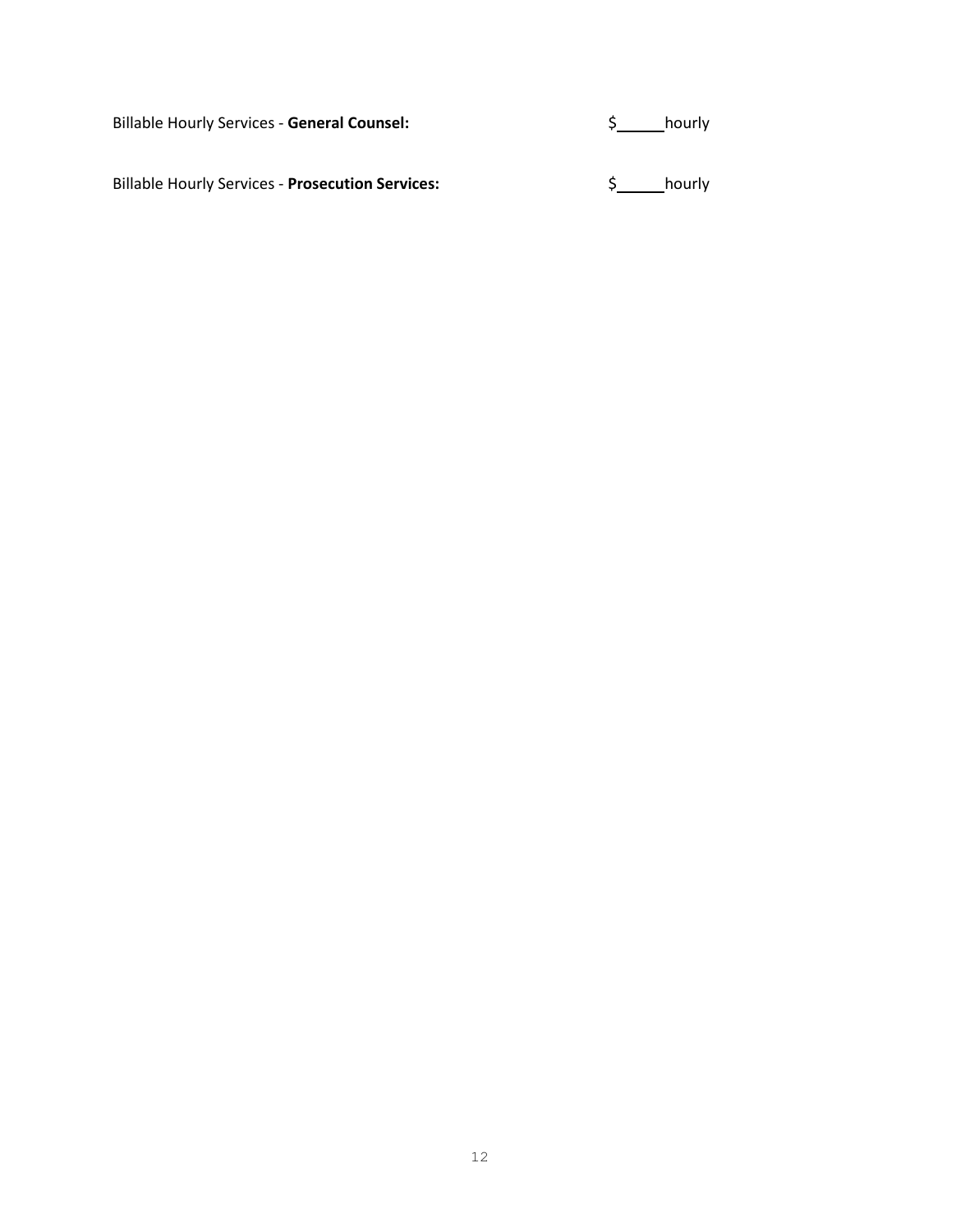### **BUSINESS INFORMATION QUESTIONNAIRE**

| Failure to complete this form will result in your Proposal being deemed non-responsive and rejected |
|-----------------------------------------------------------------------------------------------------|
| without further evaluation.                                                                         |

| FORM OF OWNERSHIP (Check one): $\Box$ Corporation $\Box$ LLC $\Box$ Joint Venture                                    |                                    |  |  |
|----------------------------------------------------------------------------------------------------------------------|------------------------------------|--|--|
| State of Incorporation/Registration _____ Date of Incorporation/Registration ________________                        |                                    |  |  |
| $\Box$ Partnership If Partnership, select one of the following: $\Box$ Limited $\Box$ General $\Box$ Individual      |                                    |  |  |
| LIST OF PARTNERS, PRINCIPALS, CORPORATE OFFICERS OR OWNERS                                                           |                                    |  |  |
|                                                                                                                      |                                    |  |  |
| <b>Name</b>                                                                                                          | Title                              |  |  |
|                                                                                                                      |                                    |  |  |
|                                                                                                                      |                                    |  |  |
|                                                                                                                      |                                    |  |  |
|                                                                                                                      |                                    |  |  |
|                                                                                                                      |                                    |  |  |
|                                                                                                                      |                                    |  |  |
|                                                                                                                      |                                    |  |  |
| <u> 1990 - Johann John Stone, mars eta bainar eta industrial eta erromana eta erromana eta erromana eta erromana</u> |                                    |  |  |
|                                                                                                                      |                                    |  |  |
| <b>LIST OF CORPORATE DIRECTORS</b><br><b>Principal Business Affiliation</b>                                          |                                    |  |  |
| Name                                                                                                                 | Other Than Respondent Directorship |  |  |
|                                                                                                                      |                                    |  |  |
|                                                                                                                      |                                    |  |  |
|                                                                                                                      |                                    |  |  |
|                                                                                                                      |                                    |  |  |
|                                                                                                                      |                                    |  |  |